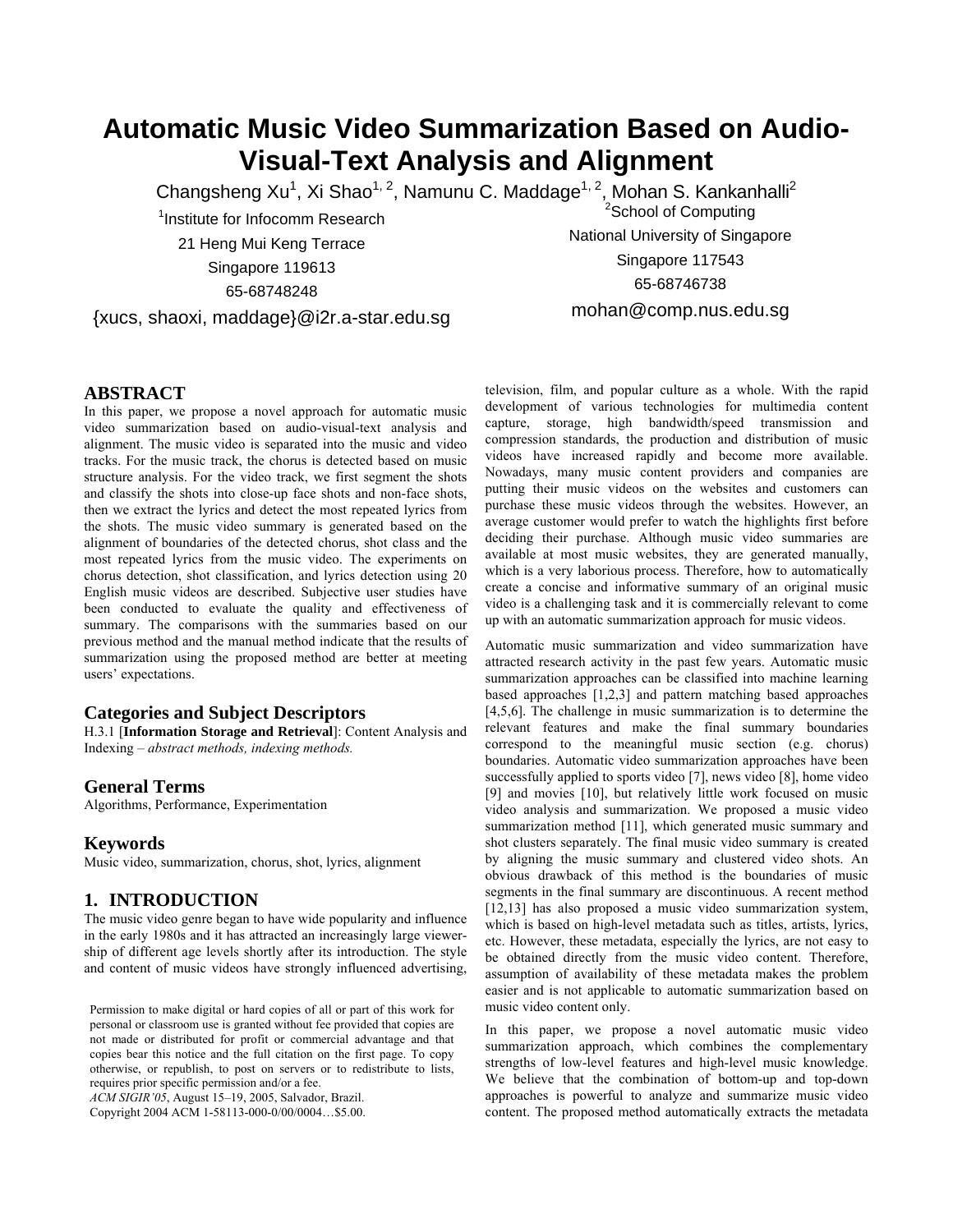from low-level audio/visual/text features and music knowledge instead of assuming the availability of these metadata as in [12,13]. Figure 1 illustrates the workflow of the proposed music video summarization approach. The music video is separated into music track and video track. For the music track, choruses are detected based on music structure analysis. For the video track, the video shots are segmented and classified into close-up face shots and nonface shots. Then the lyrics are detected and recognized from the shots. The most repeated lyrics are further identified. The music video summary is created by the alignment of the boundaries of the detected chorus, shot class and repeated lyrics.



**Figure1. Workflow of the music video summarization** 

The rest of the paper is organized as follows. Analysis of music, video and text extracted from the music video content is described in section 2, 3, and 4 respectively. Music video summarization scheme is discussed in section 5. Experimental and evaluation results are reported in section 6. We conclude the paper with hints for future work in section 7.

## **2. MUSIC ANALYSIS**

The unique characteristic of the music video genre is that the music plays the dominant role in a music video, while in other genres such as sports video and home video the dominant part is the visual track. Therefore, the music video summarization should be based on music structure analysis, which is different from the existing approaches of video summarization. Based on the music knowledge [14], the chorus is melodically stronger than other parts and can be used as a thumbnail for the music content. The earlier approaches on music structure analysis [15,16] have not fully exploited music knowledge and addressed how to estimate the boundaries of music sections. To tackle this issue, we have developed a music structure analysis method for popular music with 4/4 time signature [17]. We will discuss how to detect the chorus from the music in the following subsections.

#### **2.1 Segmentation**

Typical audio including music segmentation approaches use fixed length intervals (20~40 ms) to segment audio signals. It works well for speech [18] but may not be appropriate for music. Compared to speech, music signals are heterogeneous because the signal sources change when the music score progresses with time. Thus it is difficult to judge the size of the signal section which can be considered as quasi-stationary unless the music domain knowledge is applied. According to music composition theory [14] the ideal segmentation for more accurate vocal/instrumental boundary detection and melody contour extraction is to segment the music based on the length of individual music notes. In order to perform such segmentation, it is required to have an accurate onset detector to find all the note onsets in a music song. However it is very difficult to detect all the onsets because of the polyphonic nature of the music signals.

From theory of music [14], we know that usually smaller length notes (eighth or sixteenth note) are played in the bars to align the melody with the rhythm of the lyrics and fill the gap between lyrics. Thus we propose a novel segmentation scheme to detect the length of the smallest note (eighth or sixteenth note) and segment the music into the smallest note length frames. Figure 2 illustrates the steps to detect the smallest note length.



**Figure2. The smallest note length detection**

**Table 1. Octave frequency ranges of sub-bands**

| Sub-band No               |  |  | 04 | 06 |                                                                                                                             |
|---------------------------|--|--|----|----|-----------------------------------------------------------------------------------------------------------------------------|
| <sup>1</sup> Octave scale |  |  |    |    | $\sim$ B1 C2 $\sim$ B2 C3 $\sim$ B3 C4 $\sim$ B4 C5 $\sim$ B5   C6 $\sim$ B6   C7 $\sim$ B7   C8 $\sim$ B8   Higher Octaves |
|                           |  |  |    |    | Freq-range (Hz) $0 \sim 64$ 64~128 128~256 256~512 512~1024 024~2048 2048~4096 4096~8192 (8192 ~ 22050)                     |

We first decompose the music signal into 8 sub-bands, whose frequency ranges are in octave scale (Table 1), based on the consideration that music harmonic structures are in octaves [18]. Both the frequency and energy transients are analyzed for each subband. An energy-based detector is used for the upper sub-bands (05-08) to detect the strong transient note onset, while a frequencybased distance measure is used for the lower sub-bands (01-04), because fundamental frequencies (F0s) and harmonics of music notes are strong in these sub-bands. In order to detect the rhythm progression in different note level, we take the weighted summation (Equation (1)) of onsets detected in each sub-band, where *On(t)* is the sum of onsets detected in all eight sub-bands  $Sb_i(t)$  at time '*t*' in the music signal. In our experiments, it is noticed that hard onsets generated from bass drums, bass guitar and bass notes of piano are found in sub-band 01 and 02. The timing of snares and side drums are highlighted in sub-band 06 to 08. These onsets indicate the bar timing. The soft onsets (treble clef notes) are typically found in sub-band 03 to 05. Thus the weight matrix  $w =$ {0.6, 0.9, 0.7, 0.9, 0.7, 0.5, 0.8, 0.6} is empirically found to be the best set for calculating hard and soft onsets to extract the inter-beat time lengths.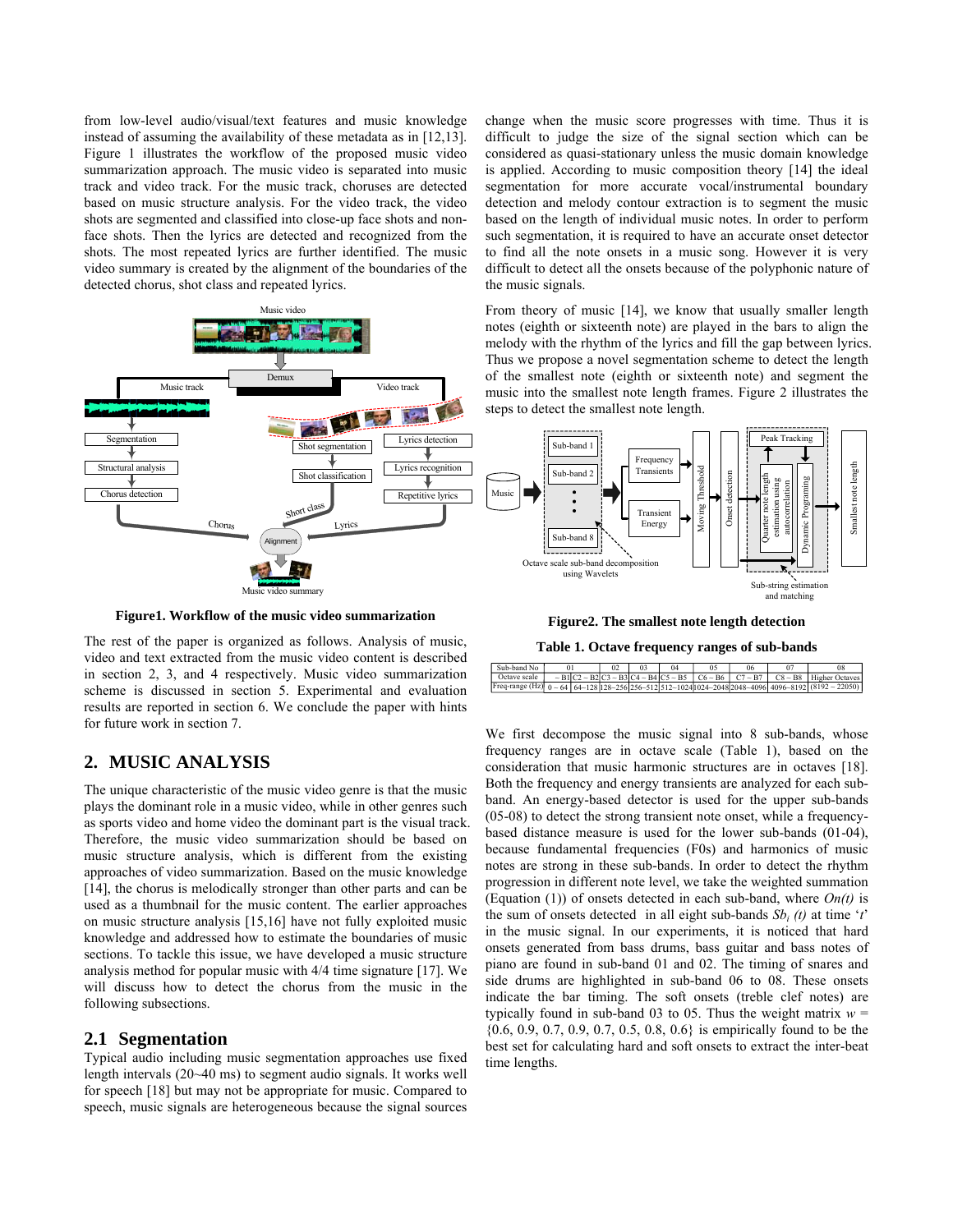$$
On(t) = \sum_{i=1}^{8} w(i) \cdot Sb_i(t)
$$
 (1)

The initial inter-beat length is estimated by taking the autocorrelation over the detected onsets. We employ the dynamic programming approach to check for patterns of equally spaced strong and weak beats among the detected onsets and compute both inter-beat length and the smallest note length. Figure 3 (a) is a 10 second song clip. The detected onsets are shown in Figure 3 (b). The autocorrelation of the detected onsets is shown in Figure 3 (c). The sixteenth note level segmentation is shown in Figure 3 (d). The sixteenth note length is 112.10625 ms.





#### **2.2 Structure Analysis and Chorus Detection**

Music structure is important information for music semantic understanding. Its components, e.g. Introduction (Intro), Verse, Chorus, Bridge, Instrumental and Ending (Outro), construct the melody-based similarity regions and content-based similarity regions. We define melody-based similarity regions as similar pitch contours constructed from the chord patterns and content-based similarity regions as the regions which have both similar vocal content and similar melody. For example, Verse sections in a song can be considered as melody-based similarity regions while Chorus sections as content-based similarity regions.

The first step for music structure analysis is to segment the music into frames with the smallest note length using the method proposed in the previous section. Then the melody-based and content-based similarity regions are detected. Finally, the music structure is formulated and choruses are extracted based on detected melody-based and content-based similarity regions and music knowledge.

#### *2.2.1 Melody-based similarity region detection*

The melody-based similarity regions have the similar chords patterns. Therefore, in order to detect the melody-based similarity regions, the chords of each segment are detected and sub-chord patterns are matched with the whole music song using dynamic programming [19].

A chord is constructed by playing  $3$  or 4 music notes simultaneously. Thus the key idea to  $\frac{d}{d}$  the chord is to detect the fundamental frequencies ( $F0$ s) of notes which comprise the chord. We use a method similar to the one described in [20] for chord detection. The Pitch Class Profile  $(PQ)$  features, which are highly sensitive to the F0s of notes, are extracted from training samples to model the chord with Hidden Markov Model (HMM) [17]. We use 48 HMMs to model 12 Major, 12 Minor, 12 Diminished and 12 augmented chords. Each model has 5 states and 3 Gaussian Mixtures (GM) for each hidden state. The mixture weights, means and covariance of all GMs and initial and transition state probabilities are computed using Baum-Welch algorithm [21]. The Viterbi algorithm [21] is applied to find the efficient path from starting to end state in the models.

In our experiments, we find that sometimes the observed final state probabilities of HMMs corresponding to the chord pairs are high and close to each other. This may lead to wrong chord detection. Thus we apply heuristic rules based on music composition to correct the detected chords and the time alignment of the chords [17].

#### *2.2.2 Content-based similarity region detection*

The melody-based similarity regions which have similar vocal content are defined as content-based similarity regions. Therefore, after melody-based similarity regions are detected, it is important to decide which regions have similar vocal content.

Singing voice boundary detection is the first step to analyze the vocal content. We use the "*Octave Scale*" to calculate Cepstral coefficients [22] to represent the music content because the sung vocal lines always follow the instrumental line such that both pitch and harmonic structure variations are in octave scale. In our approach we divide the whole frequency band into 8 sub-bands corresponding to the Octaves in music. Cepstral coefficients are extracted from the Octave Scale [22]. Singular value decomposition is applied to find the uncorrelated Cepstral coefficients for Octave scale. We use the order range of 10-16 coefficients for Octave scale. Support vector machine [23] with radial based kernel function (RBF) is used to identify the instrument and vocal frames. Then the similarities are measured between the similar melody-based similarity regions, and the regions with high similarity are defined as the content-based similarity regions [17].

#### *2.2.3 Chorus detection*

Based on detected melody-based and content-based similarity regions and music knowledge [17], music structure can be identified. The choruses are detected from the content-based similarity regions. The details can be found in [17]. The detected *i*th chorus in a music song is represented as: chorus $=$ Start-B<sub>i</sub>, End-B<sub>i</sub> $>$ , where Start-B<sub>i</sub> and End-B<sub>i</sub> denote the start and ending boundaries of the chorus.

### **3. VIDEO ANALYSIS**

The purpose of video analysis is to detect and classify video shots as well as help detect lyrics from the video frames so as to align the detected music chorus to create a continuous and meaningful music video summary. Video analysis includes camera shot boundary detection and semantic shot classification.

### **3.1 Shot Segmentation**

 $\sum_{\text{The camera shot is the } 0.85 \text{ C}$  and  $\sum_{\text{the } 1}$  and  $\sum_{\text{the } 2}$  and  $\sum_{\text{the } 2}$  and  $\sum_{\text{the } 2}$  and  $\sum_{\text{the } 2}$  and  $\sum_{\text{the } 2}$  and  $\sum_{\text{the } 2}$  and  $\sum_{\text{the } 2}$  and  $\sum_{\text{the } 2}$  and  $\sum_{\text{the } 2}$  and  $\sum_{\text{the } 2}$ segment the raw video sequence into a structured dataset where boundaries of all camera shots are identified using the method in [24]. The original video sequence can be represented by the shot set  $S = \{s_1, s_2, \ldots, s_n\}$  where *n* is the number of shot detected.

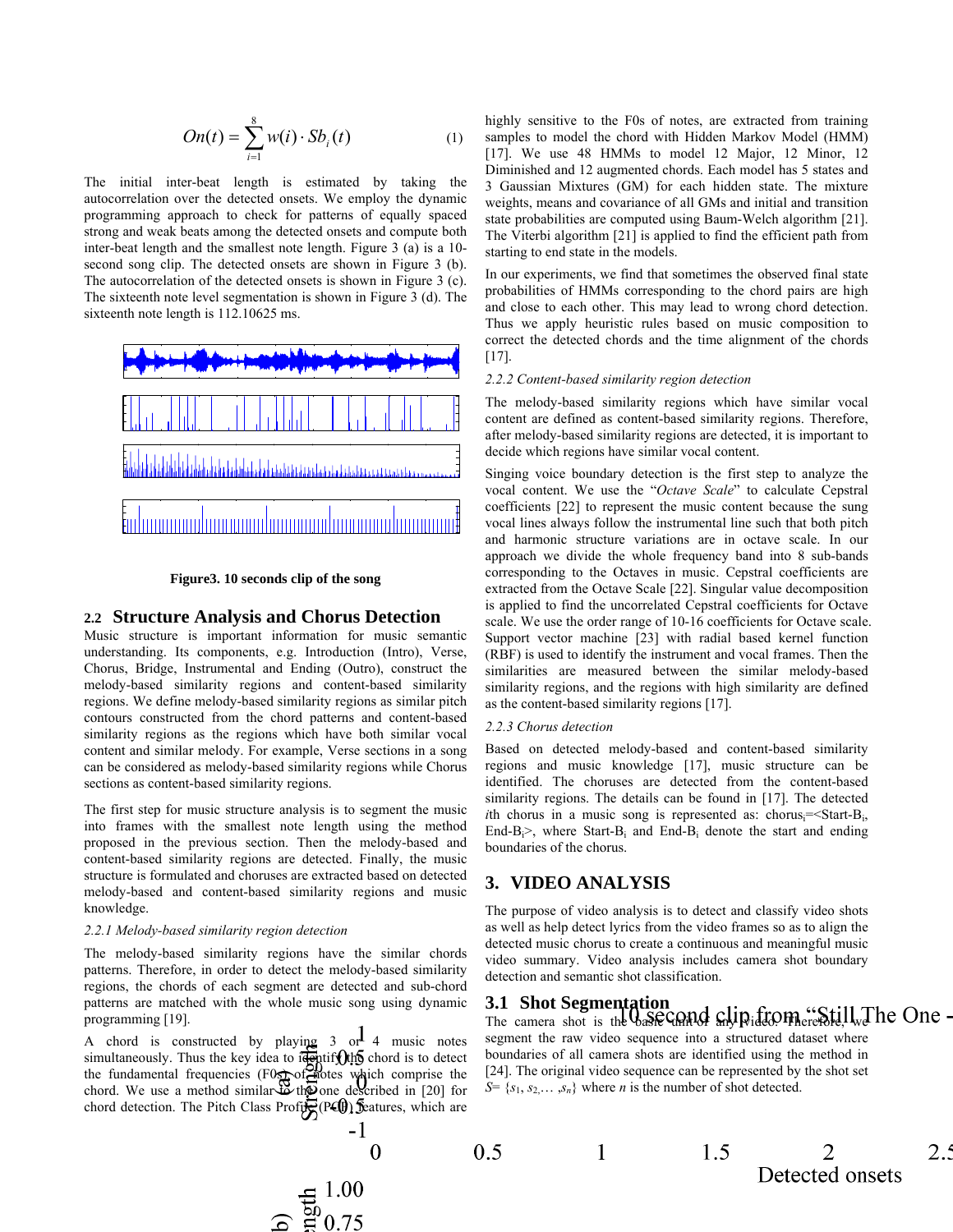For each shot  $s_i$ , we choose a key frame  $f_i$  as the representative frame of the shot. To detect the most salient lyrics appearing stably in the shot, the representative frame  $f_i$  is selected in the middle of the shot instead at the two ends of the shot boundary, because the shot boundaries commonly contain transition frames which will blur the lyrics caption. The lyrics detection will be discussed in section 4.

### **3.2 Shot Classification**

In order to better represent the semantic meaning of the shots, we further classify the detected shots into two categories: close-up face shot and non-face shot. Face is an important characteristic in music videos, which may indicate the singer or actor/actress in the music video. Therefore, the music summary should contain the face shots. The face and non-face shots alternatively appear in the music video, when the semantic meaning changes for the video content. The most salient difference between the close-up face shot and non-face shot is camera motion and the features of the object (i.e. face). This motivates us to use following features for shot classification:

(1) Camera motion: As the camera always follows the movement of the object, the camera motion provides a useful cue to represent the activity and characteristic of the object. In our approach, we use "average motion magnitude", "motion entropy", "dominant motion direction", "camera pan parameter", "camera tilt parameter" and "camera zoom parameter". These features are computed using the Motion Vector Field extracted from the compressed video.

(2) Face: Face is an important characteristic of the close-up shot. If faces are detected in the shot, this shot should be close-up shot. We use a skin color based method [25] for face detection.

To accurately classify the shot candidates, the above features from individual shots are fed into a classifier. We use support vector machine (SVM) here since SVM is a useful statistical machine learning technique that has been successfully applied in the pattern recognition area [23]. In our approach, the SVM kernel function is a Gaussian Kernel.

The *i*th shots in the music video can be represented as: shoti=<Start-B, End-B, Class>, where Start-B and End-B denote the start and ending boundaries of the shot and Class indicates that the shot is close-up or non-close-up.

## **4. TEXT ANALYSIS**

The purpose of text analysis is to make use of lyrics appearing in the music video to help align the chorus to create music video summary. Note that many music videos do have the lyrics of the video appear as visual text superimposed on the video frames. Lyrics are good cues indicating the structure information of the music video. Here we extract the lyrics directly from music video frames. The text analysis includes three steps. Firstly, for each frame in the representative frame set, we detect whether the frame contains lyrics or not. Secondly, the lyrics recognition is applied to those frames with the lyrics. Finally, repeated lyrics are grouped together to find the most repeated lyrics.

### **4.1 Lyrics Detection**

Given the representative frame set  $F = \{f_1, f_2, \ldots, f_n\}$ , text detection is applied to each representative frame  $f_i$ , using the method proposed in [26 ].

Several heuristic rules related to lyrics of the music video are used to facilitate the lyrics detection.

- a) Lyrics always appear in the lower half part of the frame.
- b) Lyrics caption is a bar whose width is larger than height.

# **4.2 Lyrics Recognition**

The frames containing the lyrics are used to generate the lyrics frame set *F'*, where  $F' = \{f'_1, f'_2, \ldots, f'_m\} \subseteq F$ .

For each frame in the lyrics frame set *F'*, the content of each lyrics is recognized. The low resolution of video (typically 72 dpi) is a major source of problems in text recognition. OCR (Optical Character Recognition) systems have been designed to recognize text in documents, which were scanned at a resolution of at least 200dpi to 300dpi resulting in a minimal text height of at least 40 pixels. In order to obtain good results with standard OCR system, it is necessary to enhance the resolution of segmented text lines. In our experiment, we use cubic interpolation to rescale the text height (normally about 20 pixels) into 40 pixels while preserving the aspect ratio.

It should be noted that although there is no OCR software can achieve 100% accuracy, it will not affect the final result much, as the error can be supplemented by the following approximate string matching operation.

After text recognition, the recognition results are saved in a lyrics set  $C = \{c_1, c_2, \ldots, c_m\}$ . Each element  $c_i$  in this set corresponds to the text content of frame  $f'$  in lyrics frame set  $F'$ .

# **4.3 Repeated Lyrics Detection**

The aim of repeated lyrics detection is to find the most salient part of a music video. We assume that the most salient part of a music video happens in the most salient music part (i.e. chorus). Although what makes a music part distinguished among a music work is not clear, current research typically assumes it to be the most repeated part.

Generally, chorus of a song contains the most repeated music phrases. In this paper, a music phrase is defined as a short musical passage, which is similar to linguistic sentence in the speech.

Considering the lyrics set *C* obtained in the previous step. Since a music phrase lasts for several shots which may correspond to several continuous lyrics in the lyrics set *C*, we need to merge these continuous lyrics into one to represent the music phrase corresponding to it. After the merging process, the music phrase set  $P = \{p_1, p_2, \ldots, p_t\}$  is formulated.

Given the music phrase set *P*, we use dynamic programming [19] to match each lyrics  $(i.e., p<sub>i</sub>)$  with the lyrics sequence starting from this lyric (i.e. $p_i p_{i+1} \ldots p_t$ ), as it has been proven efficient for string matching that allows errors, or called approximate string matching. Suppose we need to match the lyric  $p_i$  (denoted as  $X$ ) with the lyrics sequence starting from this lyric (denoted as *Y* ), we should fill a edit distance matrix  $D_i$  (*X,Y*), which is defined as minimum cost of a sequence of modification (insertion, deletions and substitution) that transforms *X* into *Y*. In the matrix, the element  $D_i(k,l)$  represents the minimum number of modifications that are needed to match  $X_{1,k}$  to  $Y_{1,l}$ . The algorithm can be described as following:

Initial: *D<sub>i</sub>* (*k*,0)=*k* ;*D<sub>i</sub>* (0,*l*)=0; 1≤*k*≤|*X* |, 1≤*l*≤|*Y* |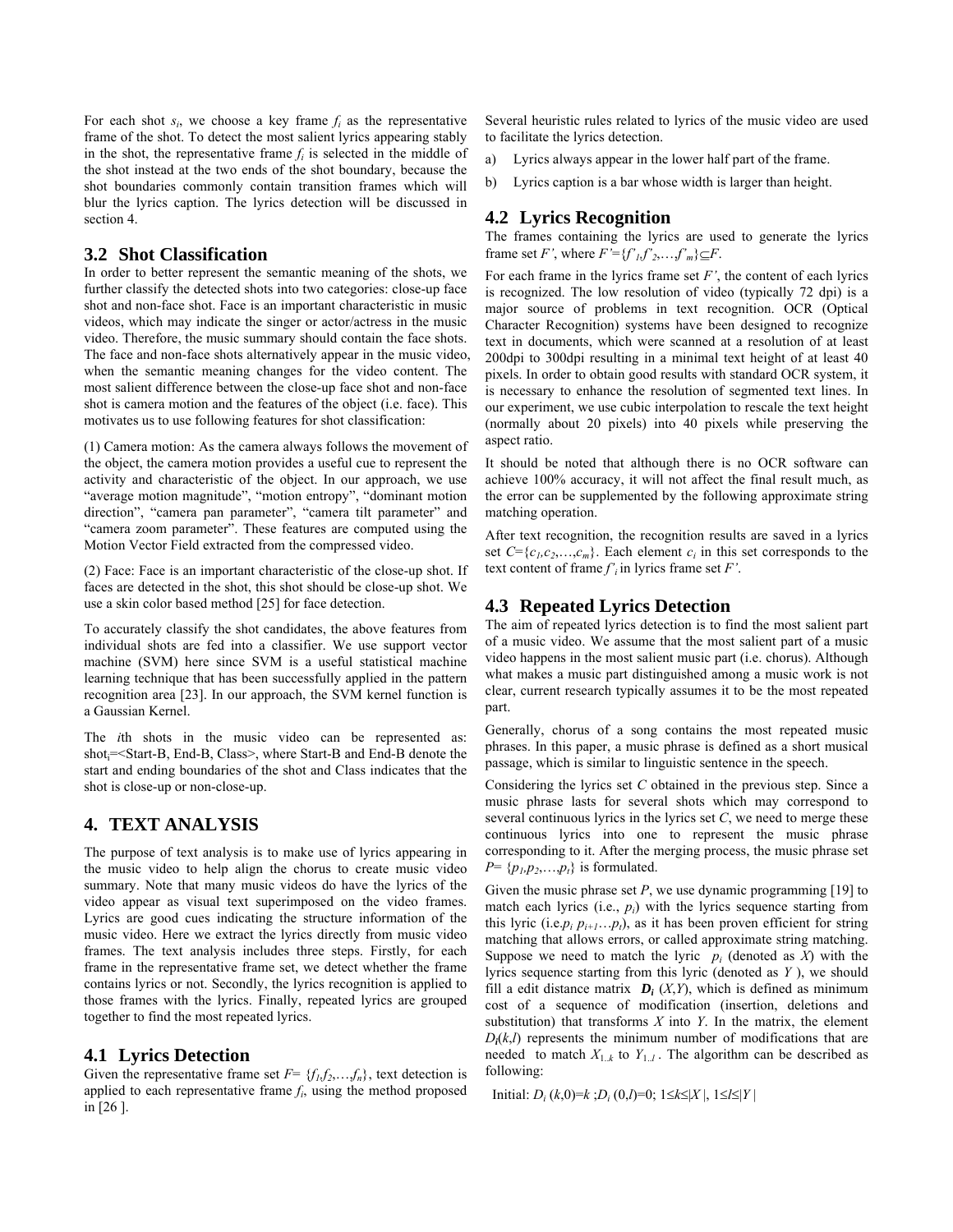Recurrence:

$$
D_i(k, l) = \min \begin{cases} D_i(k-1, l-1) + \delta(X_k, Y_l) & 1 \le k \le |X| \\ D_i(l-1, k) + 1 & 1 \le l \le |Y| \\ D_i(l, k-1) + 1 & 1 \le l \le |Y| \end{cases}
$$
 (2)

where  $\delta(X_k, Y_l) = 0$  if  $X_k = Y_l$  and 1 otherwise. |X| and |Y| denote the length of string *X* and *Y* respectively.

The rationale for above formula can be explained as follows. *Di*  $(k,0)$  and  $D_i(0,l)$  represent the edit distance between a string of the length *k* or *l* and the empty string. For  $D_i$  (*k*,0), clearly *k* deletions are needed on the non-empty string. While for  $D_i(0,l)$ , because we allow that any text position in *Y* can be the potential start matching point, we set the first row of the matrix to zeros, which means the empty pattern matches with zero errors at any text position.

The last row of Matrix  $D_i(X, Y)$  is defined as function  $h_i(r)$ ,r=1.. |*Y*|. It measures how well the string *X* matches with different locations shifted by *r* in the string *Y*. Figure 4 plots out one of the lyrics repetition detection results for the music video "Yesterday Once More".

It can be seen from Figure 4 that except for  $p_i$  itself (the first local minimum denoted with circle in Figure 4), there are other three matching points, also denoted with circles. These three matching points are not equal to zero (the best possible) because of the OCR errors. We can set a threshold to find the local minimum of function  $h_i(r)$ . In our implementation, the threshold is set to  $2*(1-OCR)$ accuracy) multiplying the length of text *pi*.



**Figure4. One lyrics repetition detection result** 

Thus, the task to find the salient part of the music can be converted to the task to find the most repeated music phrase in the set *P*. The detailed algorithm is described below:

1) Take the first element in set *P,* and use dynamic programming to find the repeated music phrases in set *P*.

2) Select the first element in set *P*, together with its repeated music phrases found to construct a subset *Rj.* Meanwhile, delete these music phrases in set *P*. Increase *j*.

Repeat step 1) and 2) until *P* is empty.

The set  $R = \{R_1, \dots, R_i\}$  contains the *k* subsets, each subset  $R_i$ represents a cluster containing the same music phrase in set *P*.

By counting the number of element for each subset  $R_j$  in set  $R_j$ , we can find the subset containing the most repeated music phrase, denoted as  $R^*_{opt}$ . The *i*th repeated lyrics in the music video can be represented as: lyrics*i*=<LyricStart-B*i*, LyricEnd-B*i* >, where LyricStart-Bi and LyricEnd-Bi denote the start and ending boundaries of the lyrics in time line.

### **5. SUMMARY GENERATION**

The final music video summary is created based on the most salient part detected from both music track and visual track. For the music track, the Chorus is the strongest and most repeated part of the song [14]; while for the visual track, the most salient part contains the most repeated lyrics. However, since the chorus detected in the music track is not always consistent in time line with the most repeated lyrics detected in the visual track, we need to align the music and visual part to make the final music video summary meaningful and smooth.

### **5.1 Music-Visual-Text Alignment**

The purpose of music-visual-text alignment is to synchronize the most salient parts detected from the music track and visual track so as to make the final music video summary meaningful and smooth. Assume the *i*-th chorus in a music song is represented as: chorus*i*=<Start-B*i*, End-B*i*>, and the corresponding lyrics are represented as: lyrics*i*=<LyricStart-B*i*, LyricEnd-B*i* >. Generally, the time line of Start-B*i* is not equal to LyricStart-B*i*, neither is End-B*i* equal to LyricEnd-B*i* due to two reasons. The first reason is that the lyrics in the music video generally appear earlier and last longer than the corresponding singing voice in time line. This will result in LyricStart-B*i* less than Start-B*i* and LyricEnd-B*<sup>i</sup>* bigger than End-B*i*. The second reason is that the shots which are considered as unstable (last less than 0.3 seconds) are discarded in our approach. This will result in LyricStart-B*<sup>i</sup>* bigger than Start-B*i* and LyricEnd-B*i* less than End-B*i*. In light of this, we create the music video summary based on the following rules:

- 1) Construct a dataset *Ф* containing all choruses and its corresponding lyrics in the song as the candidates set, denoted by  $\Phi = \{(\text{chorus}_l \mid \text{lyrics}_l), \cdots, (\text{chorus}_i \mid \text{lyrics}_l), \cdots, (\text{chorus}_n, \cdots, \text{chorus}_n)\}$  $\{lyrics_n\}$ , where *n* is the number of choruses detected. For each chorus (i.e. the *i*-th chorus), we represent it using two time lines (i.e. chorus*i*=<Start-B*i*, End-B*i*>) and each corresponding lyrics in the music video can be represented as: lyrics*i*=<LyricStart-B*i*, LyricEnd-B*i* >.
- 2) For each chorus in dataset *Ф*, we compare the start time and the ending time between chorus and its corresponding lyrics respectively as a matching factor to measure how well these two elements (chorus and lyrics) are matched. For example, if the start time and the ending time of the lyrics (actually the start time and the ending time of the lyrics corresponding the shot boundaries) fall in the *±*1 second of start time and the ending time of its corresponding chorus, we consider that this pair matching is better than the pair with *±*2 deviation. Then we order the dataset *Ф* according to this matching factor. In addition, for each chorus in dataset  $\Phi$ , we need to find the corresponding shot type (close-up face shot or non-face shot). The first pair in the matching factor order that contains closeup face shot will be selected as the seed to generate the music video summary, we denote it as (chorus<sup>\*</sup>, lyrics<sup>\*</sup>). If all shots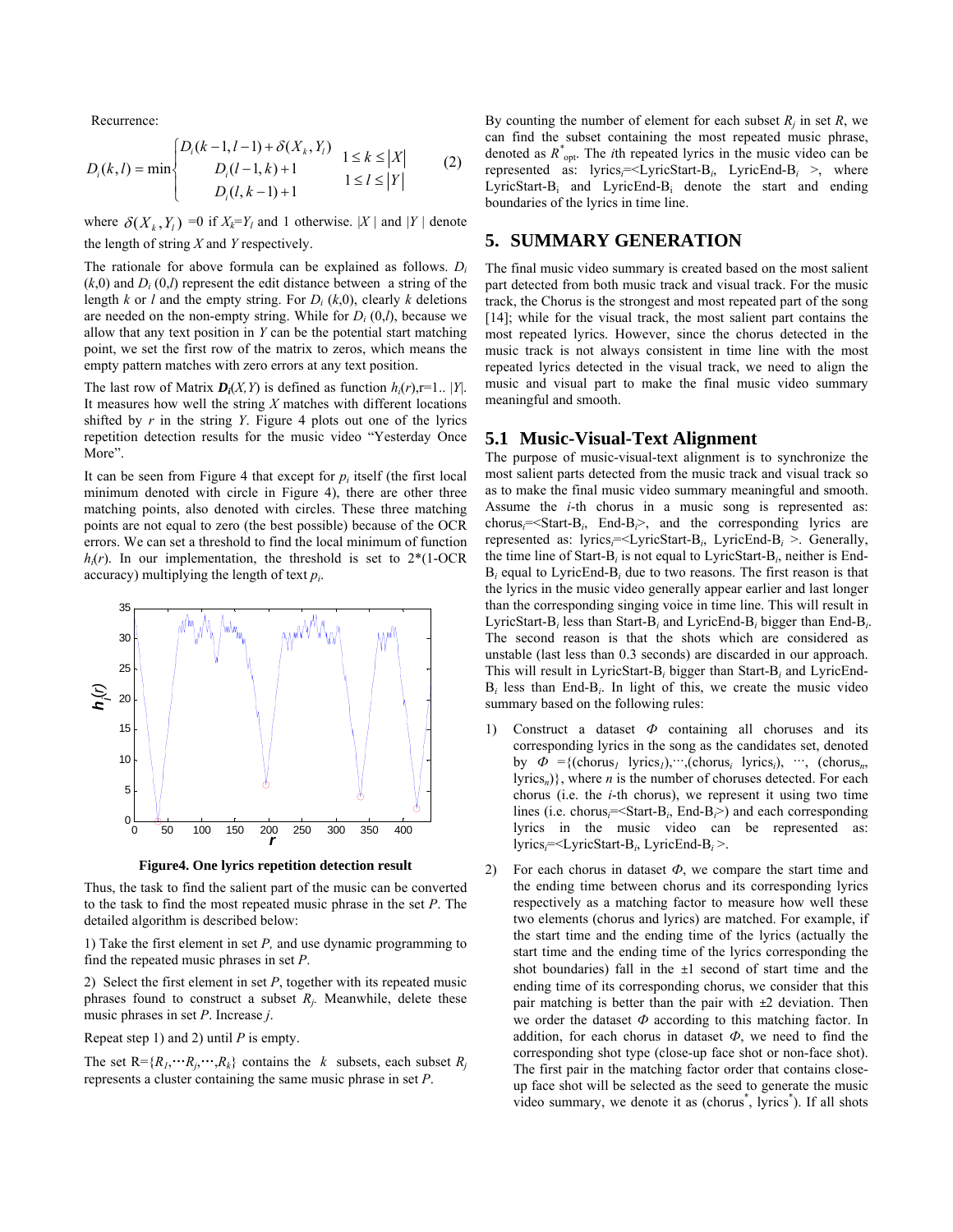corresponding to choruses in dataset  $\Phi$  are non-face shots, then the first pair in dataset  $\Phi$  in matching factor order will be selected as the seed (chorus<sup>\*</sup>, lyrics<sup>\*</sup>) to generate the music video summary.

3) Once the seed pair (chorus<sup>\*</sup>, lyrics<sup>\*</sup>) has been found, we can create music video summary based on it. For the seed pair (chorus\* , lyrics\* ), we take chorus\* as the stable element, and align the shots corresponding to it. To make the music and visual content synchronal, we select the visual content according to the time line of chorus.

|                      | Bar Length | Music phrase length     |  |  |
|----------------------|------------|-------------------------|--|--|
| Quarter note level   | 4*τ        | $4*4*\tau$ (16 $\tau$ ) |  |  |
| Eighth note level    | $8*_7$     | $4*8*\tau$ (32 $\tau$ ) |  |  |
| Sixteenth note level | 16*τ       | $4*16*\tau (64\tau)$    |  |  |

**Table 2: The music phrase length of the different note levels**

\* The smallest note length detected is  $\tau$ 

If the summary is shorter than the required length, the preceding or succeeding music phrases will be integrated into the selected chorus to satisfy the length requirement for the summary. According to music theory [27], one music phrase is usually four bars in length. Therefore, the rhythm information is useful for aligning music phrases such that the generated summary has a smooth melody. For example, with the assumption that time-signature of an input song is 4/4, if the smallest note length we detected is τ, the length of the music phrase can be calculated according to the different note level of this smallest note. Table 2 lists the different music phrase length calculation schemes corresponding to three different note levels to which the smallest note commonly belongs in popular songs.

Figure 5 illustrates how to include the music phrases anterior or posterior to the selected chorus to get the desired length of the final summary. Similarly, in order to make the music and visual content synchronal, the visual content is selected according to the time line of music part selected as the summary.



**Figure 5: Music selection to meet the desired length**

### **6. EXPERIMENTS & EVALUATION**

The experiments include the accuracy of chorus detection, shot classification and lyrics detection. The evaluation is to conduct user study to evaluate the quality of music video summaries.

We use 20 popular English music videos (the details are listed in Table 3) for the experiments and evaluation. The lengths of the music videos range from 2m00s to 4m44s. All the music tracks in music videos are sampled at 44.1 kHz with 16 bits per sample and stereo format.

| Table 3. The dataset of music video |  |  |  |
|-------------------------------------|--|--|--|
|-------------------------------------|--|--|--|

| No.              | MTV Song Name         | Duration | Singer/Band<br>Name   |  |
|------------------|-----------------------|----------|-----------------------|--|
| 1.               | Five Hundred Miles    | 3m32s    | Peter, Paul & Mary    |  |
| 2.               | Only You              | 2m40s    | Harry Connick Jr      |  |
| $\overline{3}$ . | Yesterday Once More   | 4m02s    | Carpenters            |  |
| $\overline{4}$ . | Sound of Silence      | 3m05s    | Paul Simon            |  |
| 5.               | Let It Be             | 3m48s    | <b>Beatles</b>        |  |
| 6.               | Cloud Number 9        | 3m45s    | Bryan Adams           |  |
| 7                | Love Me Tender        | 2m48s    | Elvis Presley         |  |
| 8                | Evergreen Tree        | 2m40s    | <b>Cliff Richards</b> |  |
| 9                | The End of the World  | 2m39s    | <b>Skeeter Davis</b>  |  |
| 10               | When A Child Is Born  | 2m34s    | Richard Johns         |  |
| 11.              | My Love               | 3m53s    | Westlife              |  |
| 12.              | 25 Minutes            | 4m20s    | <b>MLTR</b>           |  |
| 13.              | You Are Still the One | 3m33s    | Shania Twain          |  |
| 14.              | Here I Am             | 4m44s    | Bryan Adams           |  |
| 15.              | Daniel                | 3m54s    | Elton John            |  |
| 16.              | Take Me to Your Heart | 3m58s    | MLTR                  |  |
| 17               | Hero                  | 4m20s    | Mariah Carey          |  |
| 18               | Island Girl           | 3m43s    | Elton John            |  |
| 19               | Fantasy               | 4m03s    | Mariah Carey          |  |
| 20               | Come On Over          | 2m52s    | Shania Twain          |  |

### **6.1 Chorus Detection**

We extracted music tracks from all music videos to detect choruses in these music tracks. We use chorus detection accuracy formulated in Equation (3) to evaluate the result of detected chorus.

$$
chorus detection accuracy = \frac{No. of chorus correctly detected}{Total No. of Chorus} \times 100\% (3)
$$

Here correctly detected chorus means the start and ending boundaries of the detected chorus should fall into *±2* seconds of the start and the ending boundaries of the original chorus in music. The results of chorus detection accuracy of each music video are tabulated in Table 4.

In Table 4, TnoC denotes the total number of the chorus contained in a music track, and CDA denotes the chorus detection accuracy. From Table 4, we can see that our music structure analysis algorithm is able to at least correctly detect one chorus in a music track. It partially validates our music-visual-text alignment algorithm, which takes chorus as a stable element and aligns the corresponding visual part to it.

**Table 4**. **Chorus detection accuracy**

| No             | TnoC | $CDA\%$ | No. | TnoC           | $CDA\%$ |
|----------------|------|---------|-----|----------------|---------|
|                | 3    | 66.67   | 11  | 4              | 100     |
| $\overline{2}$ | 2    | 100     | 12  | $\overline{4}$ | 100     |
| 3              | 4    | 75      | 13  | 3              | 33.33   |
| 4              | 3    | 66.67   | 14  | 4              | 75.00   |
| 5              | 6    | 66.67   | 15  | $\overline{2}$ | 50.00   |
| 6              | 3    | 33.33   | 16  | $\overline{2}$ | 100.00  |
| 7              | 3    | 100     | 17  | $\overline{2}$ | 50.00   |
| 8              | 2    | 33.33   | 18  | 3              | 33.33   |
| 9              | 3    | 66.67   | 19  | 3              | 66.67   |
| 10             | 3    | 66.67   | 20  |                | 75.00   |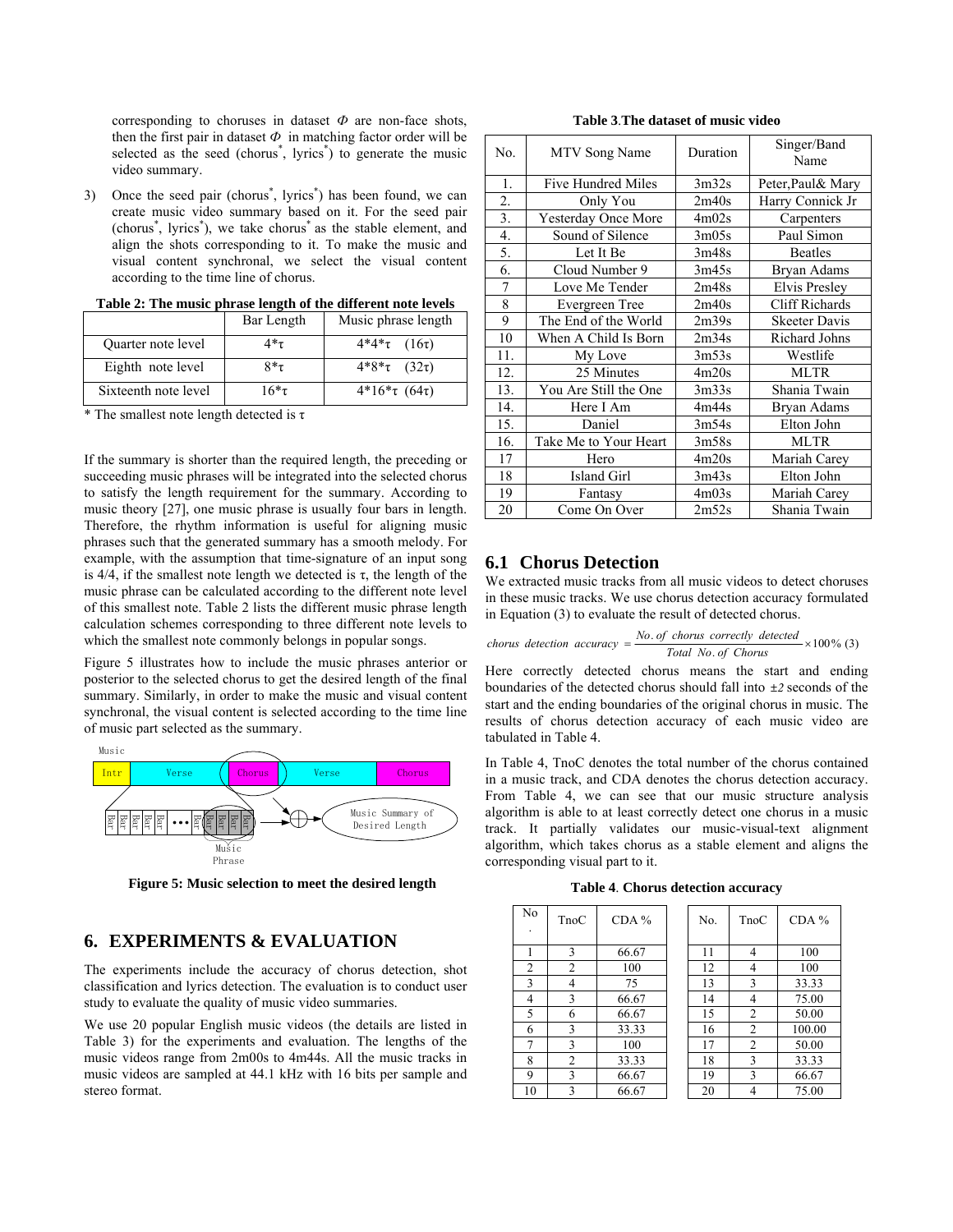### **6.2 Shot Classification**

The purpose of shot classification is to find the close-up face shots in the video track and use these shots to construct the music video summary. We investigate the accuracy of SVM classifier which is used for shot classification. We need to select training data for SVM before we use it for classification. In order to make training results statistically significant, training data should be sufficient and cover various music videos. We use 1000 shots (500 are Close-Up Face and 500 are Non-Face) manually selected from various music videos as the training set to train SVM (the previous 20 English music videos are not included in this training set), and we employ the radial basic function (RBF) with Gaussian kernel as the kernel function in SVM training. The radial basic function (RBF) with Gaussian kernel can be defined as following:

$$
K(x, x_i) = \exp(-|x - x_i|^2/c)
$$
 (4)

where *x* denotes the vector drawn from the input space,  $x_i$ represents training vectors  $(i=1...n)$ , and *c* is the width of a Gaussian kernel. In our experiment, we set *c*=2.

After training SVM, we use it as the classifier to classify all shots detected in our test set which contains 20 popular English music videos listed in Table 3. Totally there are 532 Close-Up Face shots and 763 Non-Face shots. The classification results are show in Table 5.

| Shot<br>Class      | Total | Correc | False<br>Alarm | Recall | Precision |
|--------------------|-------|--------|----------------|--------|-----------|
| $Close-Up$<br>Face | 532   | 491    | 58             | 92.29% | 89.43%    |
| Non-Face           | 763   | 667    | 83             | 87.42% | 88.93%    |

**Table5**.**Shot classification results**

### **6.3 Lyrics Detection**

The lyrics detection accuracy is defined in Equation (5):

Lyrics detection accuracy = 
$$
\frac{No. of \text{lyrics correctly detected}}{Total \text{No. of \text{lyrics}}}
$$
 × 100% (5)

Here the correctly detected lyrics means the actual number of lyrics detected using our proposed method and the start and ending boundaries of the detected lyrics should fall into *±2* seconds of the start and the ending boundaries of the original lyrics chorus in the music video. Due to the limitation of shot detection algorithm, some lyrics in certain shot cannot be detected if one shot contains more than two different lyrics. In our experiment, the lyrics detection accuracy from music videos is 97.6%.

### **6.4 Subjective User Study**

Since there is no objective measure available to evaluate the quality of a music video summary, we adopt a subjective user study [28] to evaluate the performance of our music video summarization method. The basic idea of this user study is to use appropriate attributes to access the users' perception of the proposed method. The following attributes are considered for music video summary.

a. *Clarity*: This pertains to the clearness and comprehensibility of the music video summary.

b. *Conciseness*: This pertains to the terseness of the music video summary and how much of the music video summary captures the essence of the music video.

c. *Coherence*: This pertains to the consistency and natural drift of the segments in the music video summary.

We have evaluated our proposed method on a test set of 20 music videos. The length of the summary for each sample is set to 20s.

We invited 12 participants with music experience to evaluate the music video summaries. Most of the participants are students of the School of Computing in National University of Singapore. Their ages ranged from 18 to 30 year old. Before the tests, the subjects could watch each testing sample for as many times as needed till he/she grasped the theme of the sample. Then the subjects watched summaries generated from test samples and rated the summaries in four categories (Clarity, and Conciseness, Coherence, and Overall Quality) on a scale of 1-5, corresponding to the worst and best respectively. We employ the overall quality of the video as an attribute to evaluate a summary because it pertains to the general perception of the users to the video summaries. The average grade of summaries from all subjects is the final grade. In order to make comparison, we also asked the subjects to rate the summaries generated using our previous summarization method [11] and the summaries manually generated by two music experts from our institute (they are not subjects). In order to avoid potentially biased evaluation results, we present the music video summaries generated by different methods in a random order so that the subjects do not know which method had been used to generate each summary before they rate them. Table 6 shows the average scores of the user evaluation to the summaries generated using proposed method, our previous method, and manual method respectively.

From the test results, it can be seen that the summaries using proposed method performed quite well, especially in the coherence attribute, compared with our previous method. This is because our previous method just focused on the most frequent music segments which may occur in different places in a song, and the summary is created by concatenating these segments together. As a result, the discontinuity will happen either in the summarized segment beginning from the middle of music phrase or in the boundary of two different summarized segments. These two problems are avoided in our proposed method as we made the music video summary based on the continuous music phrases.

It also can be seen that proposed method is comparable to the manual summarization method. It is quite surprising that the proposed method performs better than the manual summarization in terms of coherence. This is probably because the summaries generated by the proposed method contain the entire music phrases while music experts may sometimes break in the middle the music phrases at the beginning or ending of the music video summary for the purpose of not exceeding the desired length.

**Table 6 Results of user evaluation**

|                    | <b>Clarity</b> | <b>Conciseness</b> | <b>Coherence</b> | <b>Overall</b><br><b>Quality</b> |
|--------------------|----------------|--------------------|------------------|----------------------------------|
| Proposed<br>Method | 4.6            | 4.4                | 4.8              | 4.6                              |
| Previous<br>Method | 4.2            | 4.0                | 3.9              | 4.1                              |
| Manual<br>Method   | 4.7            | 4.4                | 4.6              | 4.7                              |